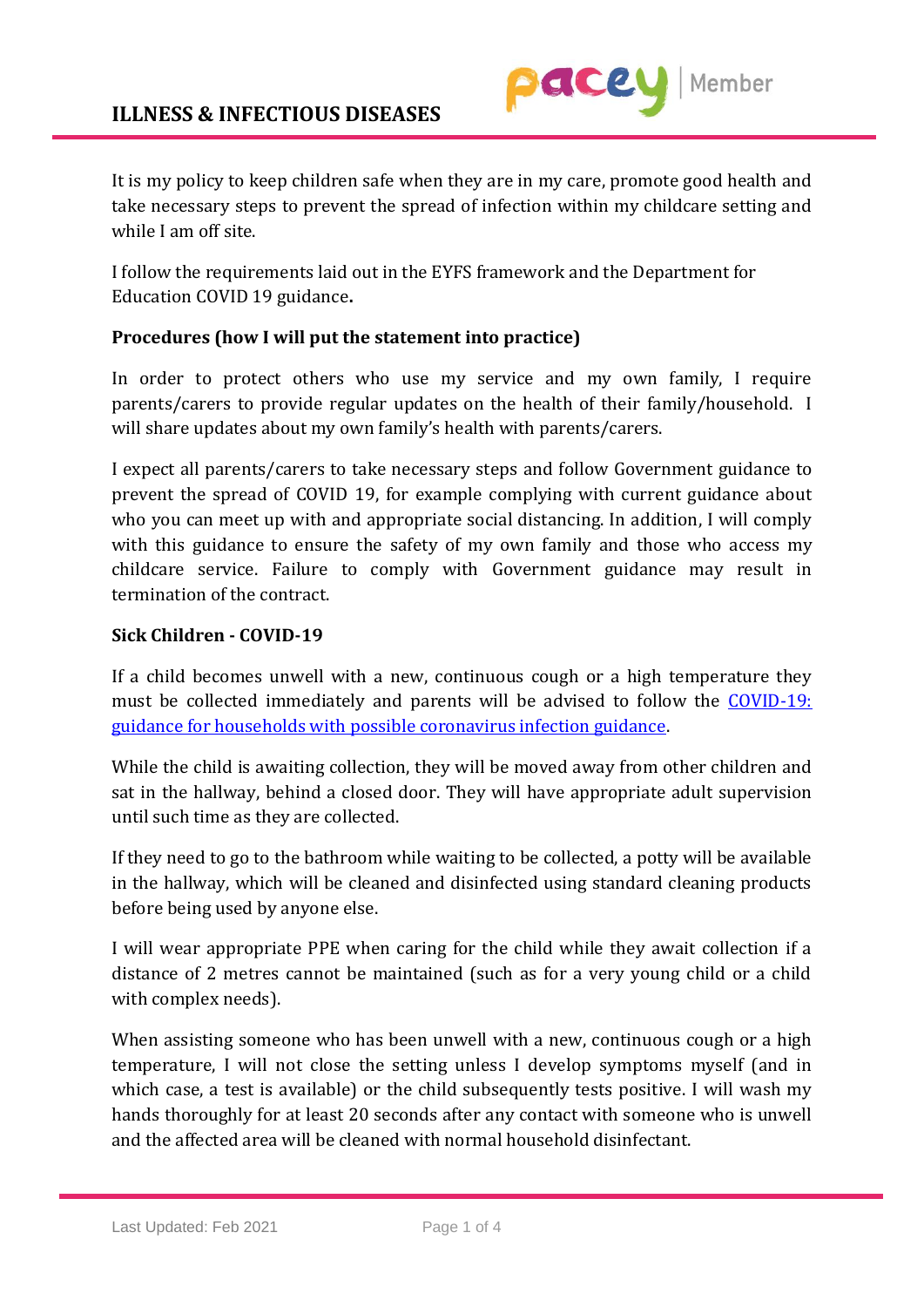

## **ILLNESS & INFECTIOUS DISEASES**

Should I, or any family member develop symptoms of COVID-19, I will get tested and self-isolate for 10 days and fellow household members will self-isolate for 10 days. In this circumstance, you will not be charged for any period that I have to close my setting.

All children who attend my setting will be able to access a test if they display symptoms of COVID-19, and I will be encouraging you to get them tested in this scenario (as outlined in [Actions for Early Years & Childcare Providers during the COVID19](https://www.gov.uk/government/publications/coronavirus-covid-19-early-years-and-childcare-closures/coronavirus-covid-19-early-years-and-childcare-closures)  [outbreak\)](https://www.gov.uk/government/publications/coronavirus-covid-19-early-years-and-childcare-closures/coronavirus-covid-19-early-years-and-childcare-closures).

Where a child tests negative, they can return to my setting and their household members can end their self-isolation in accordance with government guidance.

Where a child, or staff member tests positive for COVID-19, the other children within my setting will be sent home and advised to self-isolate for 10 days. The other household members of these families do not need to self-isolate unless their child subsequently develops symptoms.

#### **Other illnesses**

If a child in my setting becomes ill whilst in my care, or whom I believe has an infectious illness or disease I will;

- Keep the child away from the other children
- Contact the parents as agreed to arrange for the immediate collection of the child
- Ensure the child is excluded from my setting until they have been well for 48 hours, or in accordance with Health Authority guidelines [Guidance on infection control in childcare settings](https://www.publichealth.hscni.net/sites/default/files/Guidance_on_infection_control_in%20schools_poster.pdf)

If I believe a child in my setting is suffering from a disease or illness which requires notification I will inform the parents/guardians of my concerns and act on advice given by Public Health England England (details of which can be found at [Guidance on infection](https://www.publichealth.hscni.net/sites/default/files/Guidance_on_infection_control_in%20schools_poster.pdf)  [control in childcare settings](https://www.publichealth.hscni.net/sites/default/files/Guidance_on_infection_control_in%20schools_poster.pdf)). I will also inform Ofsted of any action taken.

I make parents aware of my sickness exclusion policy and keep a record of the arrangements for the exclusion of a child should they become ill whilst in my setting. Children with sickness and diarrhoea must not return to my setting until 48 hours after the last bout of illness.

In accordance with the contract agreed with parents I expect to be paid for the child's place even if they are excluded from my setting due to an illness or infectious disease.

Last Updated: Feb 2021 Page 2 of 4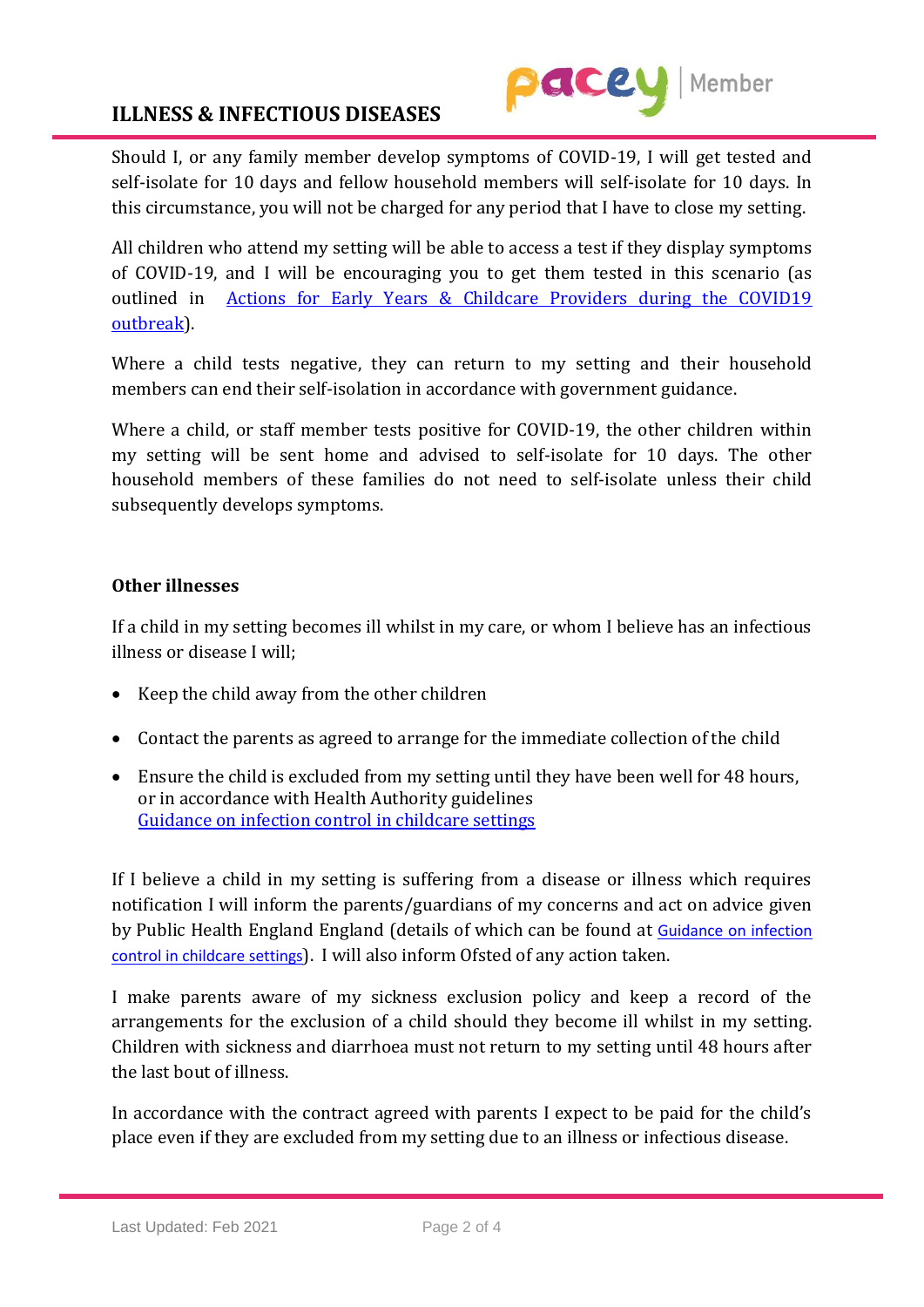## **ILLNESS & INFECTIOUS DISEASES**



If I, or one of the members of my family, have a confirmed infectious disease, I will inform parents as soon as I am able. In this instance, if I am not able to offer my childminding service I do not charge parents for the time the service is unavailable, as agreed in the contract.

I will inform the parents of the other children in my setting if a child I care for has a diagnosed infectious disease.

## **Hygiene**

Hygiene procedures are important at all times but particularly due to COVID 19. In my setting I take the following measures to help prevent germs spreading:

- Carry tissues with me at all times and use them to catch coughs or sneezes. I will bin the tissue, and wash my hands, or use an alcohol-based sanitiser gel.
- Wash my hands frequently for at least 20 seconds with soap and water. Use an alcohol-based sanitiser gel if soap and water are not available.
- Display posters that show good hygiene and hand washing practice
- Avoid touching my eyes, nose and mouth with unwashed hands.
- When outside the setting, encourage children to keep socially distanced from other households.

I also use [a range of resources \(such as e-bug resources\)](https://campaignresources.phe.gov.uk/schools) to promote hand washing and respiratory hygiene.

I will ensure that the children are continuously reminded of good hand-washing procedures and will support them to wash their hands, in line with Government guidance. We will sing our setting hand washing song 'Wash, wash, wash your hands…' to ensure that we wash them for the correct amount of time.

I will provide a small towel on a named peg, for each child, which will be washed at the end of each session at 60°C.

I ensure there is a supply of tissues available for children and help teach them how to catch their sneezes and coughs in the crook of their elbow. We will support this by telling them to use their 'elephant's trunk'.

Personal protective equipment will be used in the following situations (intimate care needs, e.g. nappy changing, toileting, cleaning up any spillages of body fluids) where a distance of 2 metres cannot be maintained, or if a child becomes unwell with symptoms

Last Updated: Feb 2021 Page 3 of 4